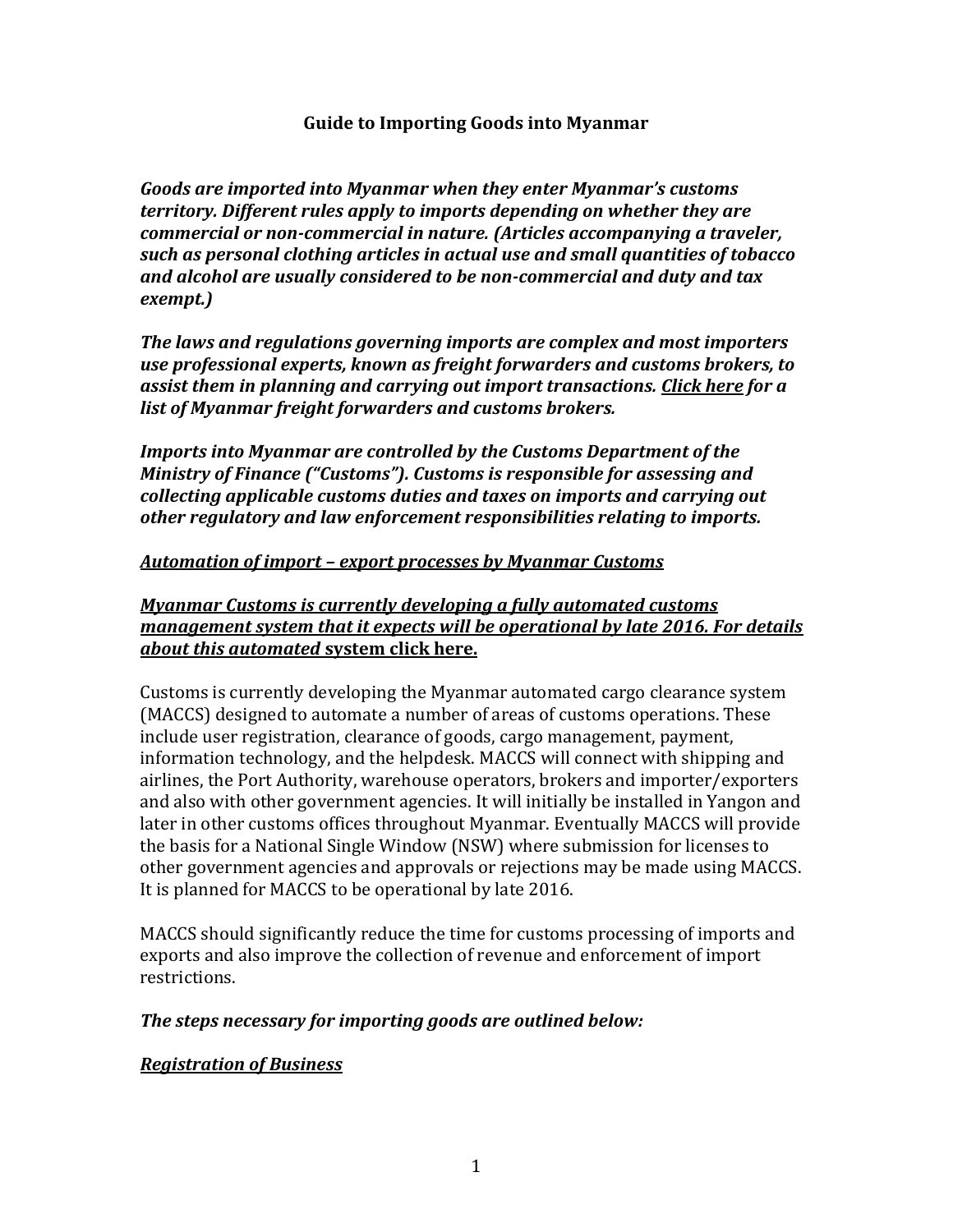### *In order to import goods into Myanmar a business must first register as a company authorized to engage in international trade and then register as an importer. For details about the registration of businesses, click here.*

- **1.** In order to be able to import goods an importer must first register a company that is to engage in international trade with the **Directorate of Investment and Company Administration, Ministry of National Planning and Economic Development (DICA).** Registrations can be up to three years or five years. For more information about company registration, *click here.*
- **2.** An importer must also register with the **Department of Trade, Ministry of Commerce.** Registrations can be up to three years, but the time must not exceed the company's registration to engage in international trade. The fee for registration is K50,000. For more information about registration with the Directorate, *click here.*
- 3. The importer must also join the **Union of Myanmar Federation of Chambers of Commerce and Industry** (UMFCCI). For information about joining the UMFCCI, *click here.*

# *Nationality Requirement*

# *Generally only Myanmar businesses are allowed to engage in import transactions. For more details about this requirement, click here.*

Normally only Myanmar nationals are allowed to engage in international trade. However, imports of inputs by foreign manufacturing firms that have registered under the Foreign Investment Law and are also registered as an importer with the Directorate of Trade are excepted from this nationality requirement.

## *Customs Declaration and Required Accompanying Documents*

### *In order to clear Customs imports must be accompanied by a customs declaration and required accompanying documents. For details about these requirements, click here.*

- 1. All incoming consignments of good must be cleared through Customs using an import declaration form. This is CUSDEC – 1. *Click here* for a copy of this form.
- 2. Required accompanying documents include:
	- a. An import license (when required)
	- b. The invoice
	- c. Bill of lading, air consignment note, or truck note
	- d. Packing list
	- e. Other certificates, permits or import recommendations, as required (for example, a country of origin or SPS or FDA certificate)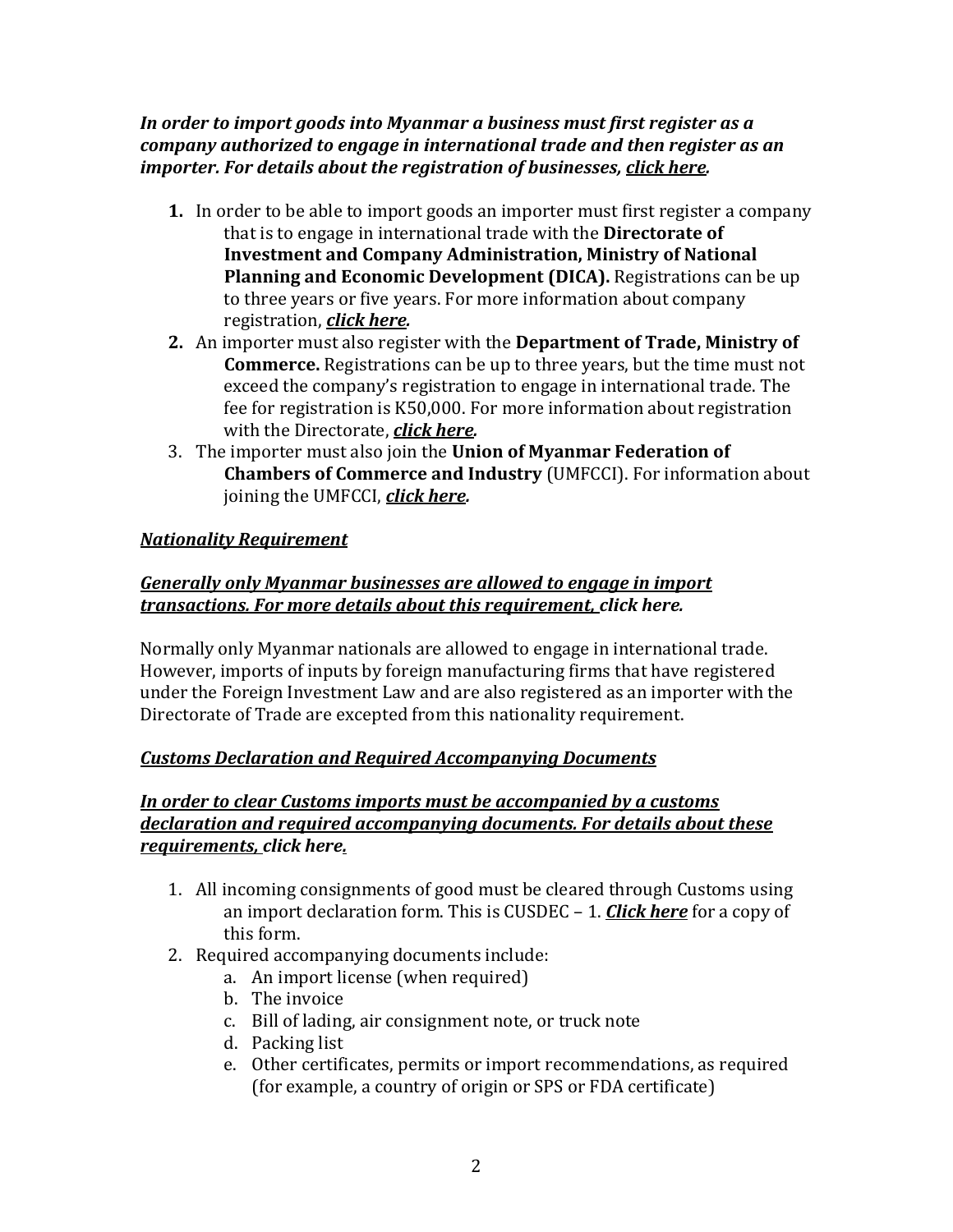3. The customs declaration and supporting documents must be submitted to Customs at the time that the goods arrive. (Customs has not yet adopted pre-arrival processing for most imports.)

### *Import licenses*

## *Some goods require an import license for importation. For details about import licenses, click here.*

- 1. The Government of Myanmar is currently liberalizing requirements for obtaining an import license as a precondition to importing goods. However, 4405 tariff items still require an import license (out of 9558 tariff items at the 8 digit level and an additional 418 items at the 10 digit level).
- 2. The Department of Trade of the Ministry of Commerce issues import licenses. Some licenses are automatic but in many cases import licenses are issued based upon the recommendations by relevant ministries, agencies and business associations.
	- a. Automatic licenses are used to monitor trade flows and for the licensing revenue. Automatic licenses require no approvals from other government ministries or agencies and are automatically issued by the Ministry of Commerce.
	- b. Non-automatic licenses are required when an advice letter or permit or certificate from another government ministry or agency is a precondition to importation. For information about licenses required for specific commodities please *click here.*
	- c. The Ministry of Commerce requires that import transactions take place using CNF or CIF Incoterms. Other Incoterms are not currently authorized.
	- d. The Ministry of Commerce reviews the price levels of import transactions and may deny an import license if the price level of a particular import transaction is deemed contrary to the national economic interest.
- 3. The main ministries and agencies providing recommendations for import licenses are: Ministry of Health (Food and Drug Administration); Ministry of Science and Technology; Ministry of Livestock, Fisheries and Rural Development (Department of Fisheries, Department of Livestock, Breeding and Veterinary); Ministry of Agricultural and Irrigation (Department of Agriculture, Plant Protection Division and Pesticide Division); Ministry of Information (Myanmar Film Enterprise); Ministry of Energy (Department of Myanmar Petroleum Products); Ministry of Environmental Conservation and Forestry (Forest Department, Environmental Conservation Department); Ministry of Mines; Ministry of Home Affairs (Central Committee of Drug Abuse Control); Ministry of Communication and Information Technology (Myanmar Communications Department); Ministry of Transport (Inland Water Transport); Ministry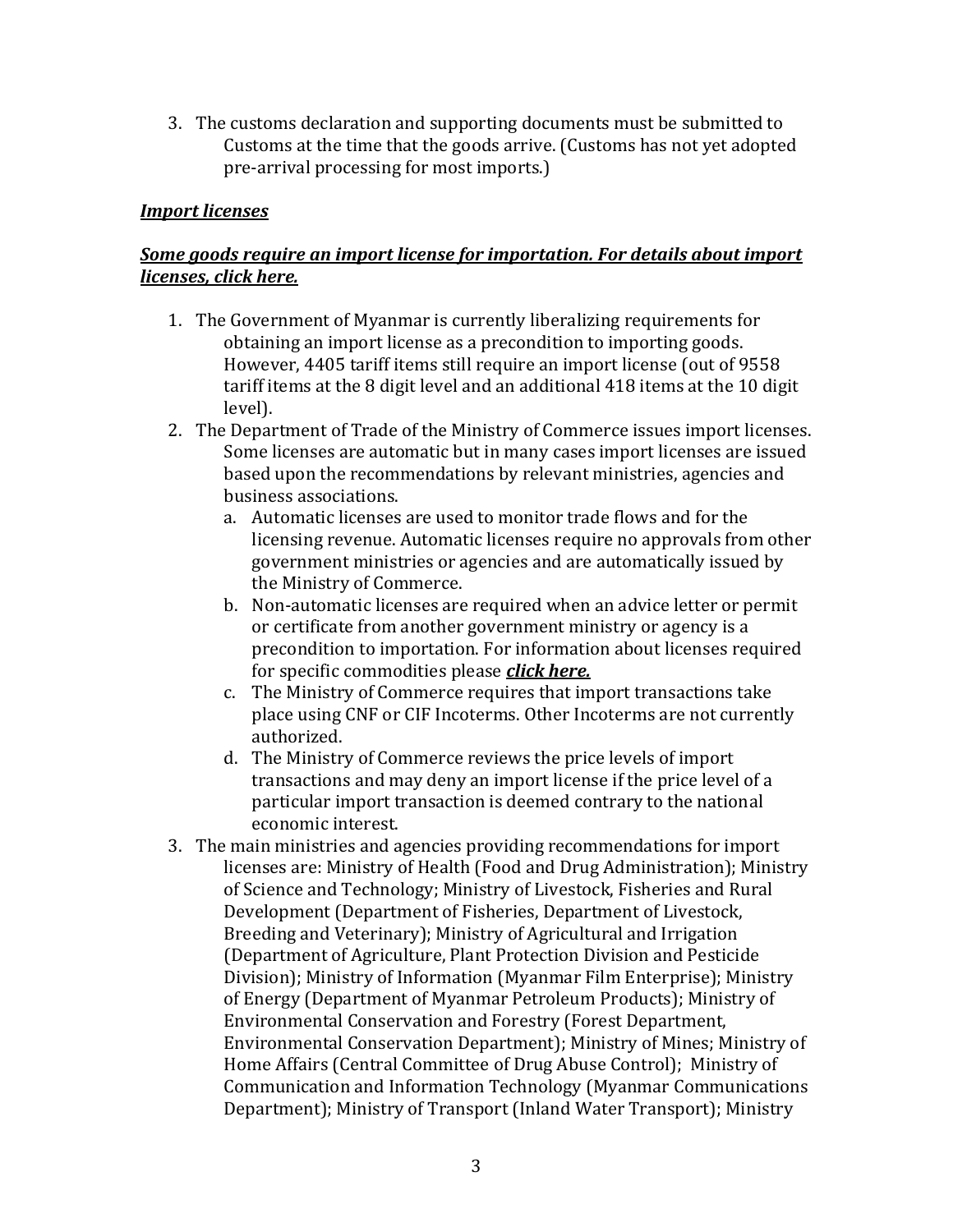of Rail Transportation (Road Transport Administration Department); Ministry of Finance (Customs Administration, Internal Revenue), Ministry of National Planning and Economic Development (Myanmar Investment Commission).

- 4. Applications for import licenses have been automated. See the *tradenet* website, *eservice.myanmartradenet.com.* However, manual applications are also accepted. Applications are accepted at the Trade Department's Headquarters at Nay Pyi Taw, and in Yangon, Mandalay and certain border offices. (Myanmar Customs operates a Border Trade Online System (BTOS) for processing import licenses at border posts.)
- 5. For import licensing applications a processing fee from K250 to K50,000 is charged.
- 6. License requirements are reviewed on an annual basis each July and there may also be occasional additional changes during each year

## Required certificates, permits or advice letters, etc.

- 1. Depending upon the nature of the non-automatic license import, certificates, permits or import recommendation letters may be required from regulatory authorities.
- 2. A country of origin (COO) certificate from the appropriate foreign government ministry or chamber of commerce is normally required in order for imports to qualify for ASEAN or other preferential duty treatment. In addition to exports from ASEAN members, Myanmar (through ASEAN) has entered into free trade agreements with Korea, Japan, India, China and Australia-New Zealand.

## *Labeling requirements*

### *Labeling regulations apply to imported goods. For details about labeling requirements, click here.*

- 1. Under the National Food Law and the National Drug Law, food and pharmaceutical products must be labeled.
- 2. Food labels must clearly state the name of the product, contents including name and net weight, the manufacturer's name and address, batch number, manufacturing date, expiry date, and required storage conditions.
- 3. Pharmaceutical labels must clearly state the brand name, generic name, active pharmaceutical ingredients (API), and contents, including name and amount, batch number, date of manufacture, expiry date, and manufacturer's name and address, in English.

#### *Payment of customs duties and taxes*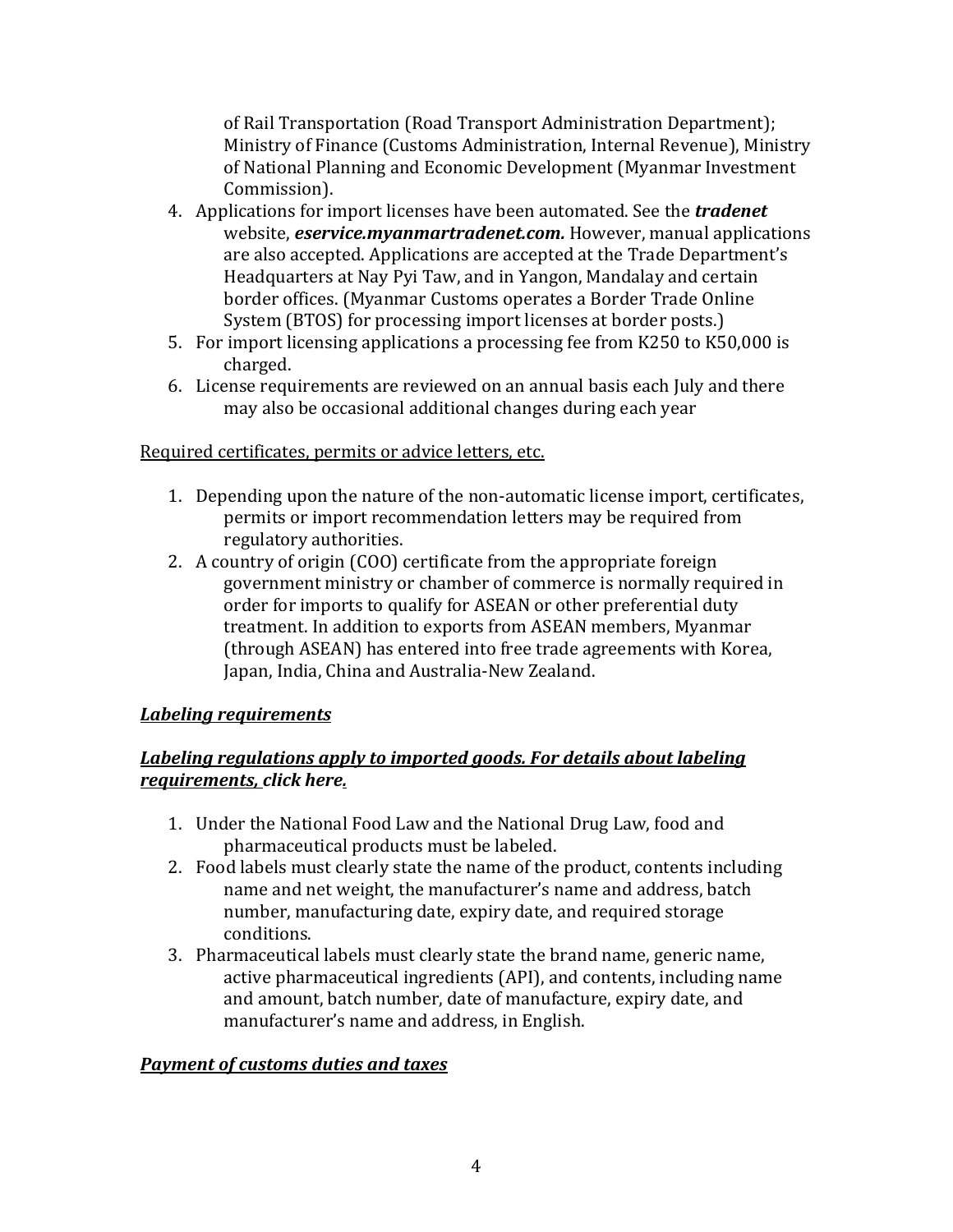#### *Customs duties and taxes may be assessed on imports. For information about when duties and taxes are assessed and the assessment process, click here.*

- 1. Customs duties assessed on imports are determined based upon three factors:
	- a. *The customs classification of the imported goods.*
		- i. The classification, or legal description, is based upon the goods classification under an international tariff nomenclature, the Harmonized Commodity Description and Coding System, or "HS", an international agreement administered by the World Customs Organization (WCO) that categorizes all goods into about 5000 commodity groups, each identified by a six-digit code.
		- ii. Myanmar applies the ASEAN 8 customs code, which is based on the HS. This is comprised of 9558 tariff lines at the 8-digit level and an additional 418 lines at the 10-digit level.
		- iii. Based upon tariff classification and country of origin, either a Most Favored Nation (MFN) tariff rate or preferential tariff rate is applied.
		- iv. MFN tariff rates in Myanmar are arranged in 15 tariff bands ranging from zero to 40%. Most ASEAN FTA rates (93% or about 8800 lines) are duty free.
		- v. *Click here* to go to the Myanmar tariff schedule.
	- *b. The customs valuation of goods*
		- i. Myanmar Customs plans to implement the WTO Agreement on Customs Valuation in 2016. The WTO Agreement requires the use of the "price paid or payable" (contract price) as the primary valuation methodology. Myanmar's current valuation approach is to use 5 methods: the c.i.f. invoice price of the goods, sales contracts, insurance information, internet prices and other recorded prices.
	- *c. The origin of goods.*
		- i. Origin is determined mainly for assessing preferential duty rates, such as rates established by the ASEAN Trade in Goods Agreement (ATIGA). Under ATIGA, over 8800 tariff lines are duty free. ASEAN has specific rules for determining ASEAN origin.
		- ii. Myanmar (through ASEAN) also has preferential tariff agreements with China, Korea, India, Japan, Australia and New Zealand.
- 2. After Customs has assessed the duty payable, the importer may pay the duty in cash, or by a payment order (a bank money order)..
	- a. Cash payments are only permitted for debts less than K5000.
	- b. The daily exchange rate as determined by the Central Bank of Myanmar is used for duty assessment.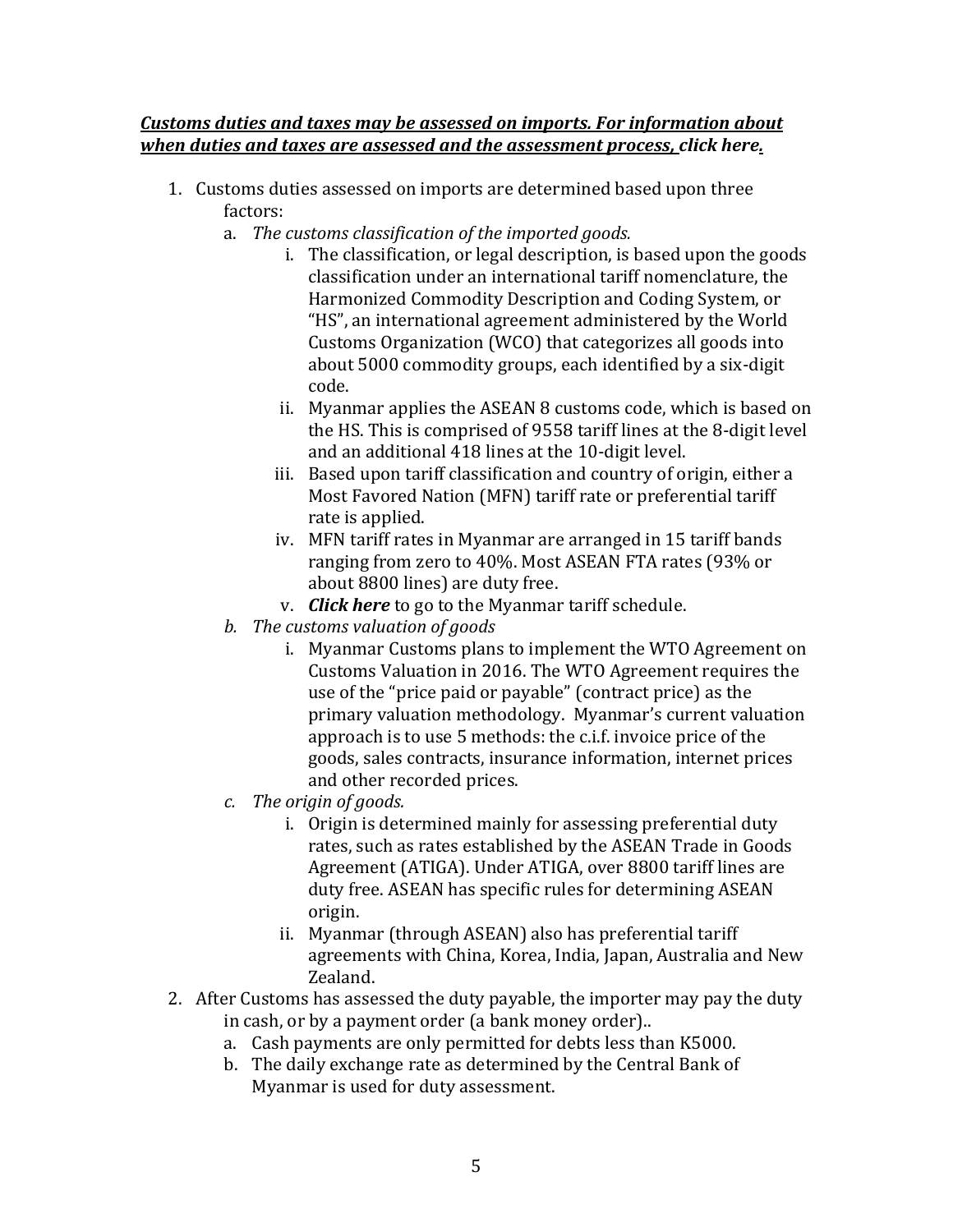- 3. A commercial tax and/or an excise tax may be applied to imports, depending on the import's "classification". To view the applicable commercial and excise tax schedule, *click here*. (The Union Tax Law is revised on an annual basis with new provisions taking effect on 1 April.)
- 4. A specific goods tax (SGT) was recently approved and will become law on 1 April 2016. Commercial taxes may be phased out and replaced by the SGT.
- 5. Customs collects a 2% advance income tax on imports for the Internal Revenue Department.

# *Prohibited imports*

## *Myanmar prohibits the importation of certain goods. For information about prohibited imports, click here.*

- 1. WTO's GATT, Article XX and XXI, permit WTO members to prohibit the importation of certain articles that endanger public morals, threaten human, plant or animal life, involve the importation of gold and silver, arms and ammunition, and similar items.
- 2. The Directorate of Trade of the Ministry of Commerce has exercised its rights under these GATT provisions to prohibit the following importations:
	- a. Counterfeit currency and coins
	- b. Pornographic material
	- c. All kinds of narcotic drugs and psychotropic substances
	- d. Playing cards
	- e. Goods bearing the emblem of Buddha and pagodas of Myanmar
	- f. Arms and ammunition
	- g. Antiques and archeologically valuable items
	- h. Wildlife endangered species
	- i. Other prohibited commodities in accord with existing law

## *Customs inspection of imports*

### *Myanmar Customs examines imports to assure that they have been properly declared. For information about customs inspections, click here.*

Customs reviews all import documents and physically inspects imports based upon its assessment of risk. Imports are divided into three categories: green, yellow and red. Green denotes the least risk, yellow, an intermediate risk, and red denotes high risk. Overall, about 10% of imports are physically inspected and additional imports are subject to x-ray scan.

## *Special economic zones (SEZs)*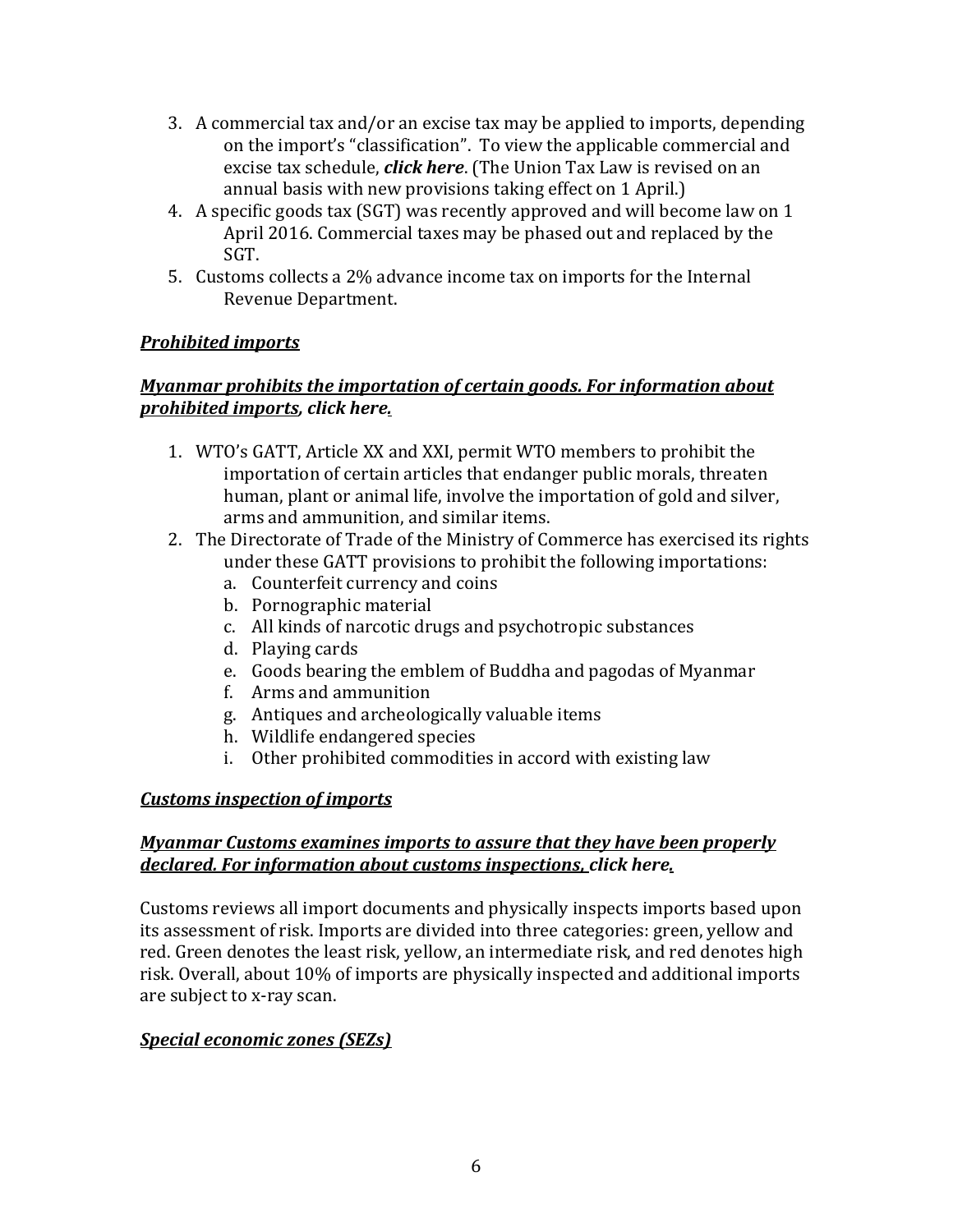### *Myanmar has created special economic zones to encourage foreign direct investment and the export of manufactured goods. For information about special economic zones, click here.*

Special economic zones are areas that are geographically within a nation but are outside a nation's customs territory for the purpose of the collection of customs duties and other indirect taxes (such as excise and sales taxes). Businesses located in SEZs frequently conduct export processing operations, taking advantage of duty and indirect tax exemptions. SEZs have been used by China, Vietnam and other countries to encourage FDI and to experiment with new economic policies.

Myanmar's SEZ legislation was revised in 2014. Under this law, investors who carry out business in a SEZ are eligible for a variety of tax exemptions and reductions. For details, *click here* to review the SEZ law.

The Government currently plans to establish 3 SEZs: Dawei, Kyaukphyu, and Thilawa. Infrastructure is being developed for Dawei. Dawei is not operational. Kyaukphyu is also at an early stage of development. Factories have located in Thilawa but only one has started operations.

# *Special customs procedures*

## *Special customs procedures may apply to certain imports. For information about these special procedures, click here.*

1. Special order procedure

A **Special Order** is the power of the Director General, Customs and the Minister of Finance, to permit imports to enter without the payment of duties and taxes at the time of entry. This procedure can apply to highly perishable goods, the goods of diplomats, and certain other products. The importer must post a financial guarantee (deposit) to be permitted to use this procedure. For more information, *click here.*

2. Transit and transhipment.

**Customs transit** is the procedure where goods are transported under customs control from one customs office to another without the payment of duties and taxes. **Transshipment** is the procedure when goods are transferred under customs control from the importing means of transit to the exporting means of transit without the payment of duties and taxes. In Myanmar, the ASEAN transit agreement has not yet been implemented. However, Customs applies limited trade transit procedures, permitting the movement of cargo from one vessel to another in port or the movement of goods to the port and then to another vessel (known as "retention procedures"). In addition, transit is permitted between customs offices and through Myanmar to another country. For all transit procedures Customs assesses a fee of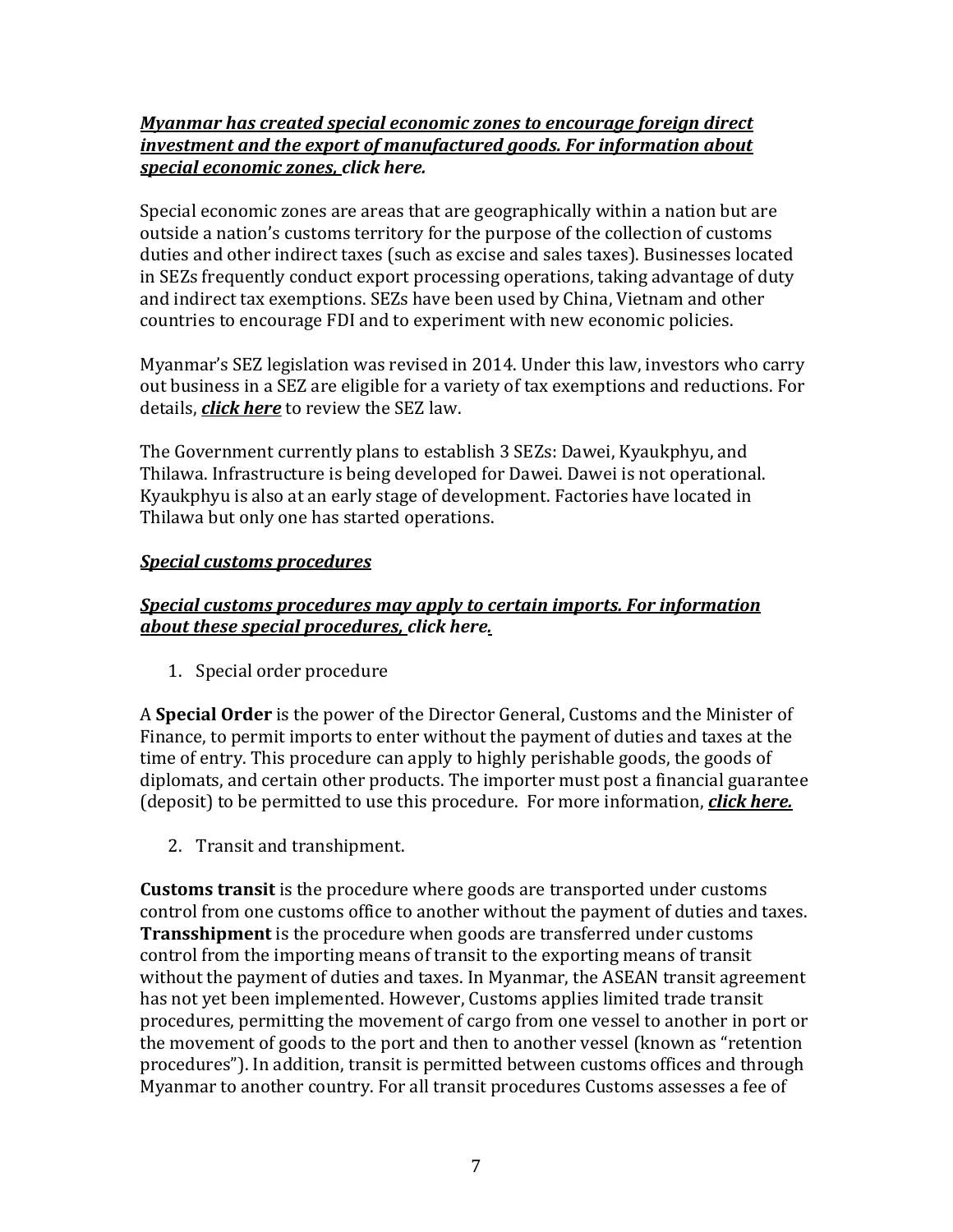2.5% of the value of the cargo. For more information on transit procedure, *click here.*

3. Temporary admission.

**Temporary admission** is the procedure where goods are brought into the customs territory conditionally relieved from the payment of duties and taxes if they are intended for a specific purpose and are re-exported within a specified time frame without change in condition. This is useful for trade shows, visiting musicians traveling with their instruments, etc. Internationally, ATA carnets, serving as both a customs declaration and financial guarantee, are used to effect temporary admission in most countries. Myanmar has not adopted ATA carnets but does have a temporary admission procedure.

4. Customs bonded warehouse (duty free store)

**Customs warehousing procedure** is the procedure where goods are stored under Customs control without the payment of duties and taxes. (Myanmar has currently implemented this only for duty free shops but is in the process of adopting this procedure generally.) Myanmar currently has only an airport warehouse. Duty free stores at airports and land borders are a special form of customs warehouse where international travelers can purchase goods without the imposition of duties and taxes. Warehouse operators must provide a financial guarantee to Customs. For more information, *click here*.

5. Inward processing.

**Inward processing** is the procedure where goods can be brought into the customs territory conditionally relieved from the payment of duty and taxes, on the basis that they are intended for manufacturing, processing or repair and they will then be exported. Myanmar currently has an inward processing procedure known as importation by "cutting, making and packaging" (CMP) in the garment industry and "contract, manufacturing, practices" in certain other industries (industrial and fishery enterprises). Manufacturers using this procedure must provide a financial guarantee to Customs and normally export the finished product within one year. *Click here* for more information about CMT.

6. Outward processing.

**Outward processing** is the procedure where goods that are in free circulation in the customs territory may be temporarily exported for manufacture, processing or repair and then returned with a total or partial exemption from duties and taxes. Myanmar has a customs procedure called "repair and return" that is equivalent to outward processing. A repair and return license is required from the Ministry of Commerce.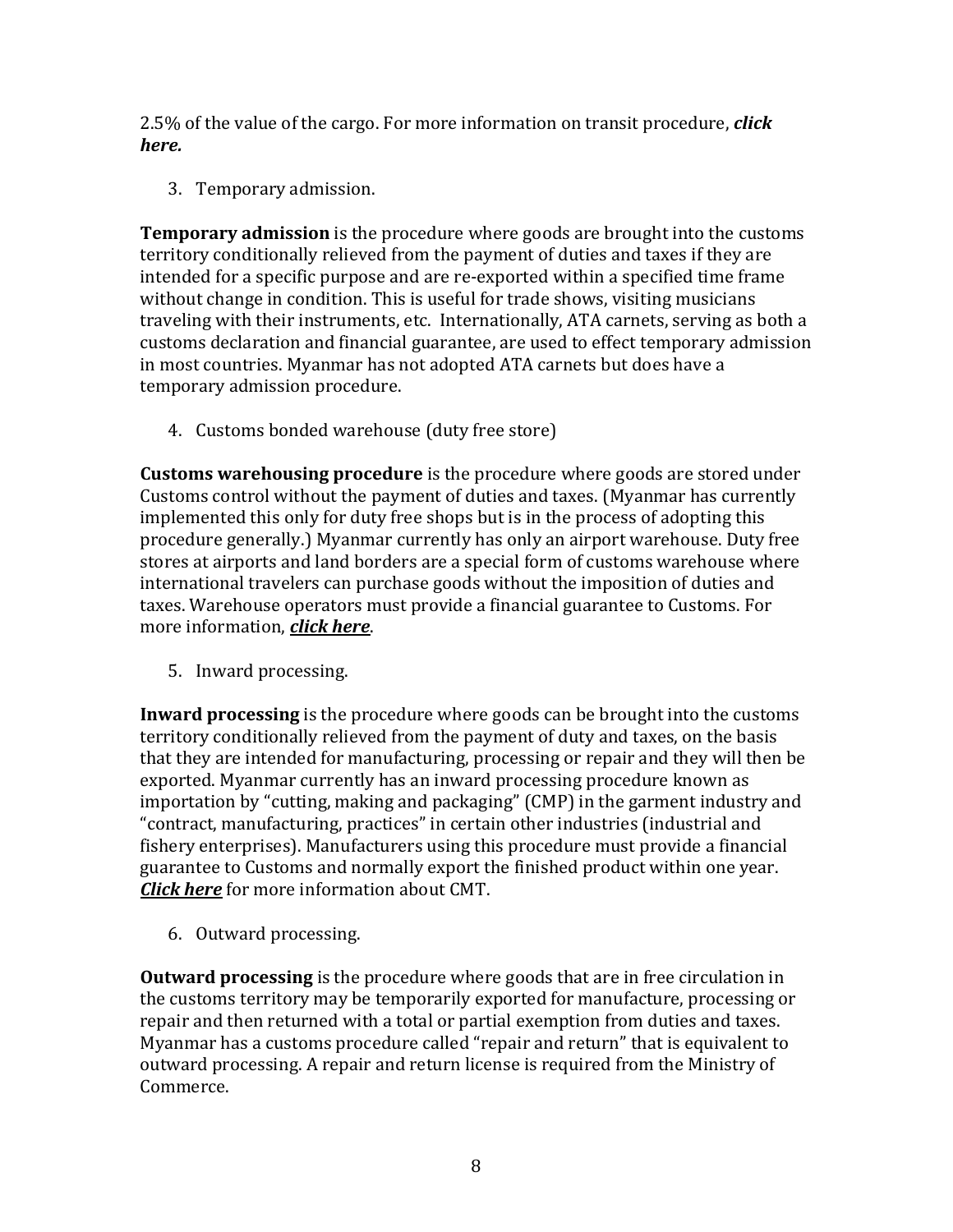7. Drawback.

**Drawback procedure** means the Customs procedure, when goods are exported, that provides for a total or partial repayment of duties and taxes. In Myanmar imports of machinery and equipment that are re-exported are eligible for duty drawback. The goods must be re-exported within two years of importation, however a one-year extension is possible. Under the current procedure, seven eighths of the customs duty paid on the goods will be refunded on re-export. The drawback claim must be made at the time of re-export and the goods must be easily identifiable. Claims are normally processed within six months.

8. Travelers (passengers)

A **traveler** is a person who temporarily enters a country in which he or she does not normally reside or a person who leaves or returns to a country in which he or she normally resides. Travelers entering Myanmar must submit a customs declaration. *Click here* for a copy of a traveler's customs declaration.

Myanmar has adopted a dual channel customs control system, allowing travelers on arrival to chose between the green "nothing to declare" channel and the red "something to declare" channel. A foreign traveler's personal effects are exempt from duty and tax. Foreigners must declare foreign currency exceeding USD 10,000; citizens of Myanmar must declare all foreign currency. Duty and tax free allowances apply to up to 2 liters of beverage alcohol, up to 150 ml of perfume, up to 400 cigarettes, and certain other items.

9. Imports of goods by truck

Myanmar requires cargo trucks and trailers from other countries to be offloaded and then on-loaded to Myanmar registered trucks and trailers at border crossing points. In other countries in the region only the truck and driver are exchanged at the border.

# *Spotlight on the Garment Industry*

*Today the garment industry is a leading sector of the economy in Myanmar, with more than 300 factories employing more than 250,000 workers. About half the factories are foreign-owned. All garment production is exported to customers located in many countries around the world. Export sales exceed USD\$1.6 billion. Special, simplified procedures have been developed to expedite the production and export of clothing articles. To read about these special procedures, click here.*

Currently almost all garment production in Myanmar is done under the "Cut, Make and Package" (CMP) process. A foreign agent provides the fabric and other materials to produce garments according to contract specifications. An import license to